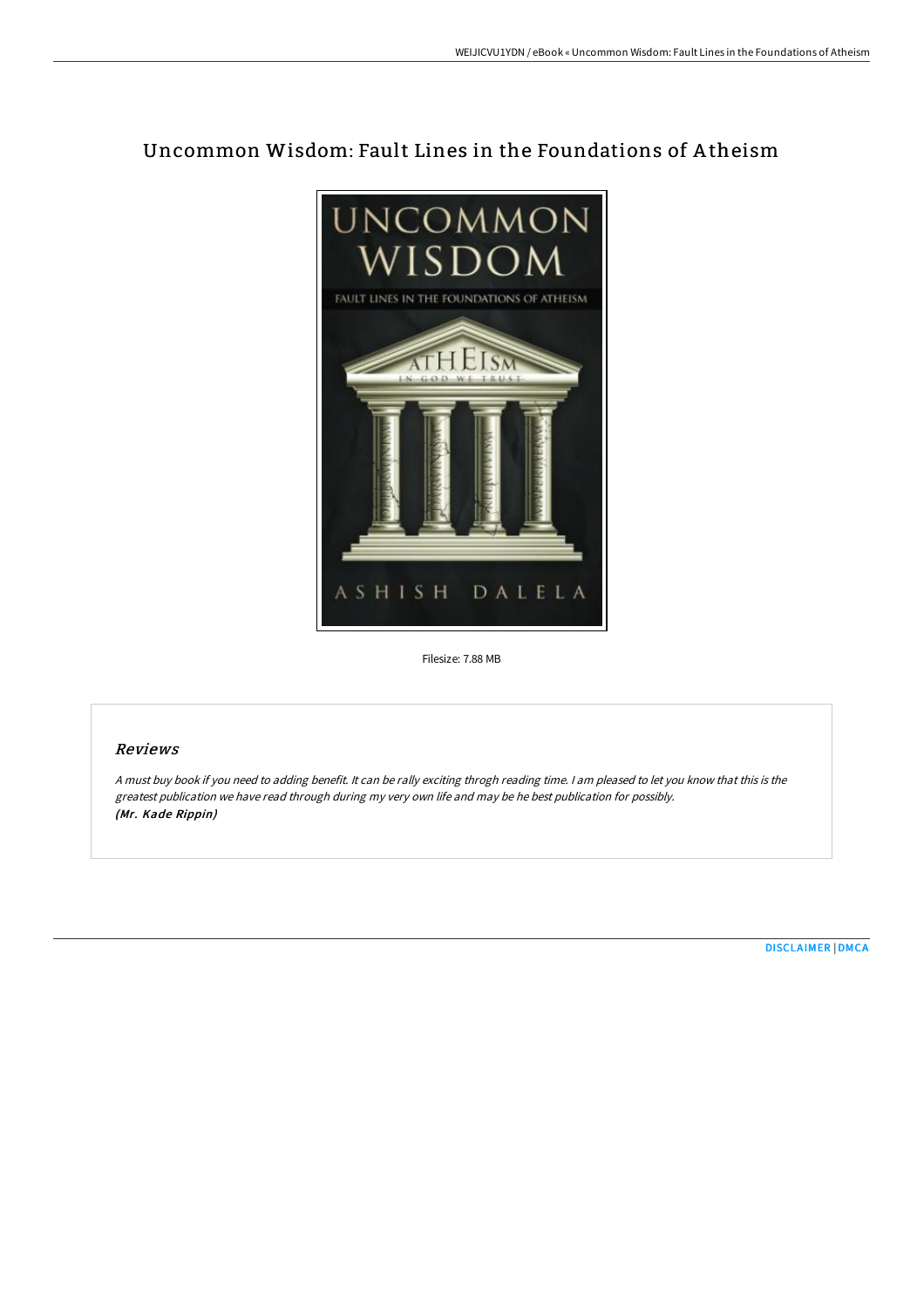# UNCOMMON WISDOM: FAULT LINES IN THE FOUNDATIONS OF ATHEISM



**DOWNLOAD PDF** 

Shabda Press, United States, 2015. Paperback. Book Condition: New. 216 x 140 mm. Language: English . Brand New Book \*\*\*\*\* Print on Demand \*\*\*\*\*.The rise of militant atheism has brought to fore some fundamental issues in our conventional understanding of religion. However, because it offers science as an alternative to religion, militant atheism also exposes to scrutiny the fundamental problems of incompleteness in current science. The book traces the problem of incompleteness in current science to the problem of universals that began in Greek philosophy and despite many attempts to reduce ideas to matter, the problem remains unsolved. The book shows how the problem of meaning appears over and over in all of modern science, rendering all current fields-physics, mathematics, computing, and biology included-incomplete. The book also presents a solution to this problem describing why nature is not just material objects that we can perceive, but also a hierarchy of abstract ideas that can only be conceived. These hierarchically deeper ideas necessitate deeper forms of perception, even to complete material knowledge. The book uses this background to critique the foundations of atheism and shows why many of its current ideas-reductionism, materialism, determinism, evolutionism, and relativism-are simply false. It presents a radical understanding of religion, borrowing from Vedic philosophy, in which God is the most primordial idea from which all other ideas are produced through refinement. The key ideological shift necessary for this view of religion is the notion that material objects, too, are ideas. However, that shift does not depend on religion, since its implications can be known scientifically. The conflict between religion and science, in this view, is based on a flawed understanding of how reason and experiment are used to acquire knowledge. The book describes how reason and experiment can be used in two ways-discovery and verification-and while...

Read Uncommon Wisdom: Fault Lines in the [Foundations](http://albedo.media/uncommon-wisdom-fault-lines-in-the-foundations-o.html) of Atheism Online B Download PDF Uncommon Wisdom: Fault Lines in the [Foundations](http://albedo.media/uncommon-wisdom-fault-lines-in-the-foundations-o.html) of Atheism